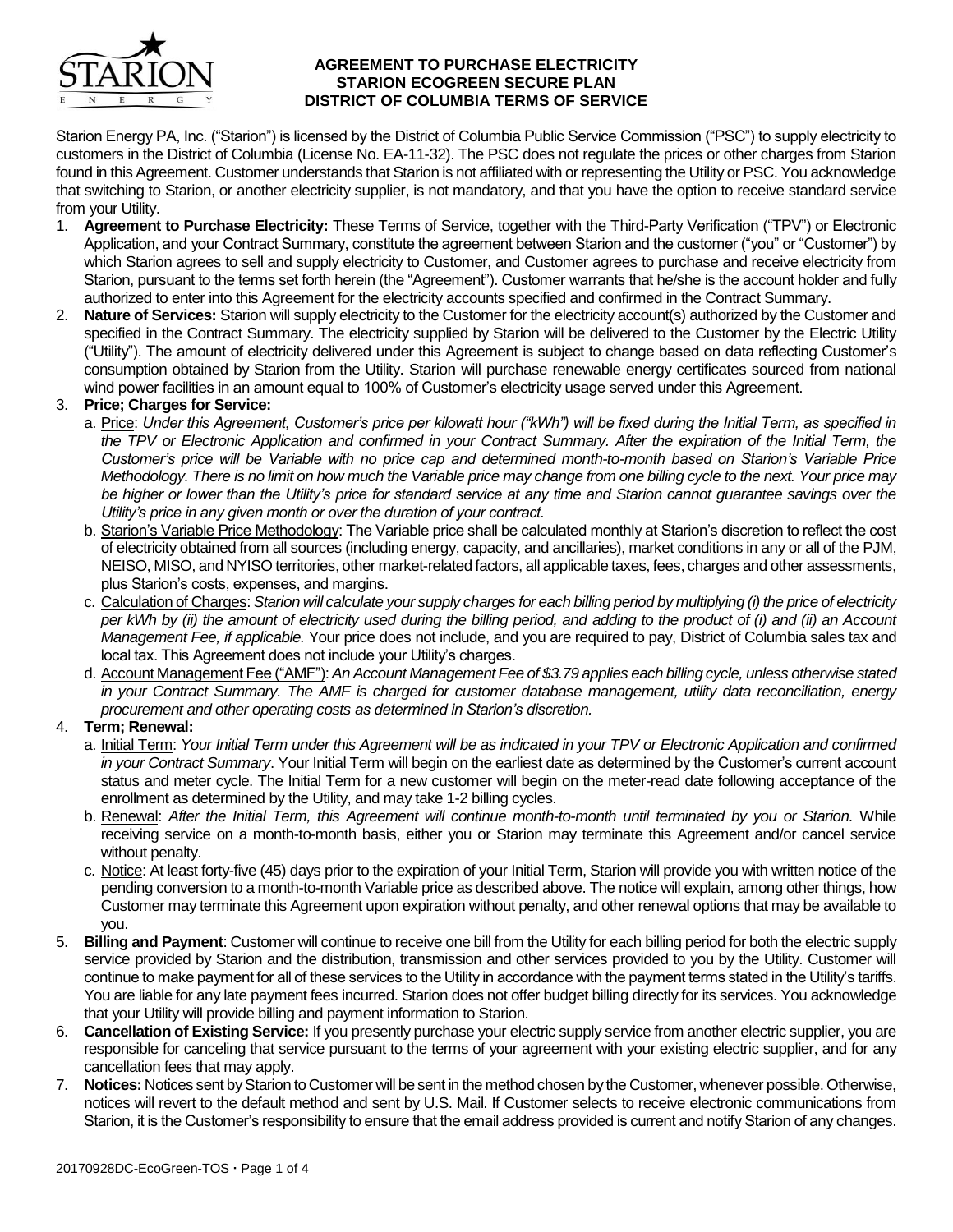8. **Rescission**: You may rescind this Agreement at any time prior to midnight of the third day after you receive this Agreement. Agreements that are mailed are deemed received 3 days from the date of mailing. You may request to rescind this Agreement by contacting Starion either by telephone at 1-800-600-3040, email at cancel@starionenergy.com or writing to Starion Energy, PO Box 845, Middlebury, CT 06762.

# 9. **Termination of Agreement:**

- a. Termination by Customer: Customer may terminate this Agreement at any time by contacting Starion using the contact information for Starion provided in this Agreement. If Customer terminates this Agreement and, as a result, effectively cancels service prior to the expiration of the Initial Term, an early termination fee may apply, as stated in your Contract Summary. If you terminate this Agreement, you will be returned to the Utility's standard service unless you choose another electricity supplier. The effective termination date will be determined as set forth in the Utility's tariff and applicable law. You are obligated to make payment for service provided pursuant this Agreement until the effective date of termination. If you terminate this Agreement by enrolling with a different supplier or returning to standard service, Starion will not be liable for any switching time delays and you will be obligated to make payment for services under this Agreement until termination of service with Starion is effective.
- b. Termination by Starion: Starion reserves the right to terminate this Agreement for any reason upon at least thirty-five (35) days' notice to the Customer. If Starion terminates this Agreement early, you will be returned to your Utility's standard service unless you choose another electricity supplier.
- 10. **Privacy Policy; Customer Information and Release Authorization:** By entering into this Agreement, you agree that your Utility may release to Starion, and Starion may obtain, information needed to provide service to you, including your address(es), account number(s) and other numbers required by your Utility to process an enrollment with Starion, billing and payment information and history, credit information, historical and future electricity usage and peak electricity demand, meter reading data including smart meter data, and characteristics of electricity service. Starion will not release or sell your personal information to any other party without your consent unless required to do so by law or if necessary to enforce the terms of this Agreement.
- 11. **Representations; Warranties:** Starion makes no representations or warranties other than those expressly set forth in this Agreement, and STARION EXPRESSLY DISCLAIMS ALL OTHER WARRANTIES, EXPRESS OR IMPLIED. Starion does not represent any guarantee of savings under this Agreement.
- 12. **Limitation of Liability:** Starion's liability in connection with this Agreement, including without limitation any alleged liability for Early Termination by Starion as explained above, shall not exceed the amount of your largest monthly invoice for electric generation service during the twelve (12) months immediately preceding termination of this Agreement. In no event shall either party be liable to the other for any indirect, special, consequential (including lost profits or revenue), incidental, indirect or punitive damages for claims arising under this Agreement.
- 13. **Binding Effect; Agency; Assignment:** This Agreement shall extend to and be binding upon Starion's and Customer's respective successors and permitted assigns; provided, however, that Customer may not assign this Agreement without Starion's prior written consent, and any purported assignment without such consent shall be void. You appoint Starion as your agent to provide retail electric service, including electric transportation, transmission and related services appropriate to provide that service to you. Starion may assign its rights and obligations under this Agreement to an affiliate of Starion or to another competitive electricity supplier licensed to do business in the District of Columbia, in whole or in part, subject to compliance with applicable law.
- 14. **Force Majeure:** Performance of any obligation required by this Agreement shall be suspended if compliance is prevented by an Act of God, strike, fire, war, civil disturbance, embargo, explosion, breakage or accident to machinery or lines of pipe; repairing or altering machinery or lines of pipe; freezing of wells or lines of pipe; by federal, state or local law, rule, order or regulation or by any other cause reasonably beyond the control of a party. Any party claiming such interference with the performance of its obligations hereunder shall provide notice to the other party, specifying the cause of interference. A party shall not be required by this paragraph to settle a labor dispute with its own employees on terms it deems unfavorable.

## 15. **Customer Service:**

- a. In the event of a dispute or disagreement involving Starion's services, you and Starion agree to use our best efforts to resolve the dispute. Most concerns can be resolved by calling our Customer Service Department at 1-800-600-3040. You may also email [info@starionenergy.com](mailto:info@starionenergy.com) or write to Starion Energy, PO Box 845, Middlebury, CT 06762. Starion's Customer Service is available Monday through Friday from 9:00 a.m. to 5:00 p.m. Eastern Time. Starion will report the results of its investigation of your inquiry and provide a written report upon request.
- b. If Starion is unable to resolve your inquiry or dispute, you may contact the District of Columbia Public Service Commission at 202-626-5100 or www.dcpsc.org or the Office of the Peoples Counsel for the District of Columbia at 202-727-3071 or www.opc-dc.gov.

## 16. **Claims Resolution:**

- a. In the event Starion is unable to resolve a complaint to your satisfaction, this section explains how claims can be resolved through arbitration or litigation. It includes an arbitration provision. You may reject the arbitration provision by sending us written notice within 45 days after your first energy bill with Starion as your supplier. See Your Right to Reject Arbitration below.
- b. For this section, you and Starion ("us" or "we") include any corporate parents, subsidiaries, affiliates or related persons or entities. Claim means any current or future claim, dispute or controversy relating to your account(s), this Agreement, or any agreement or relationship you have or had with us, except for the validity, enforceability or scope of the arbitration provision.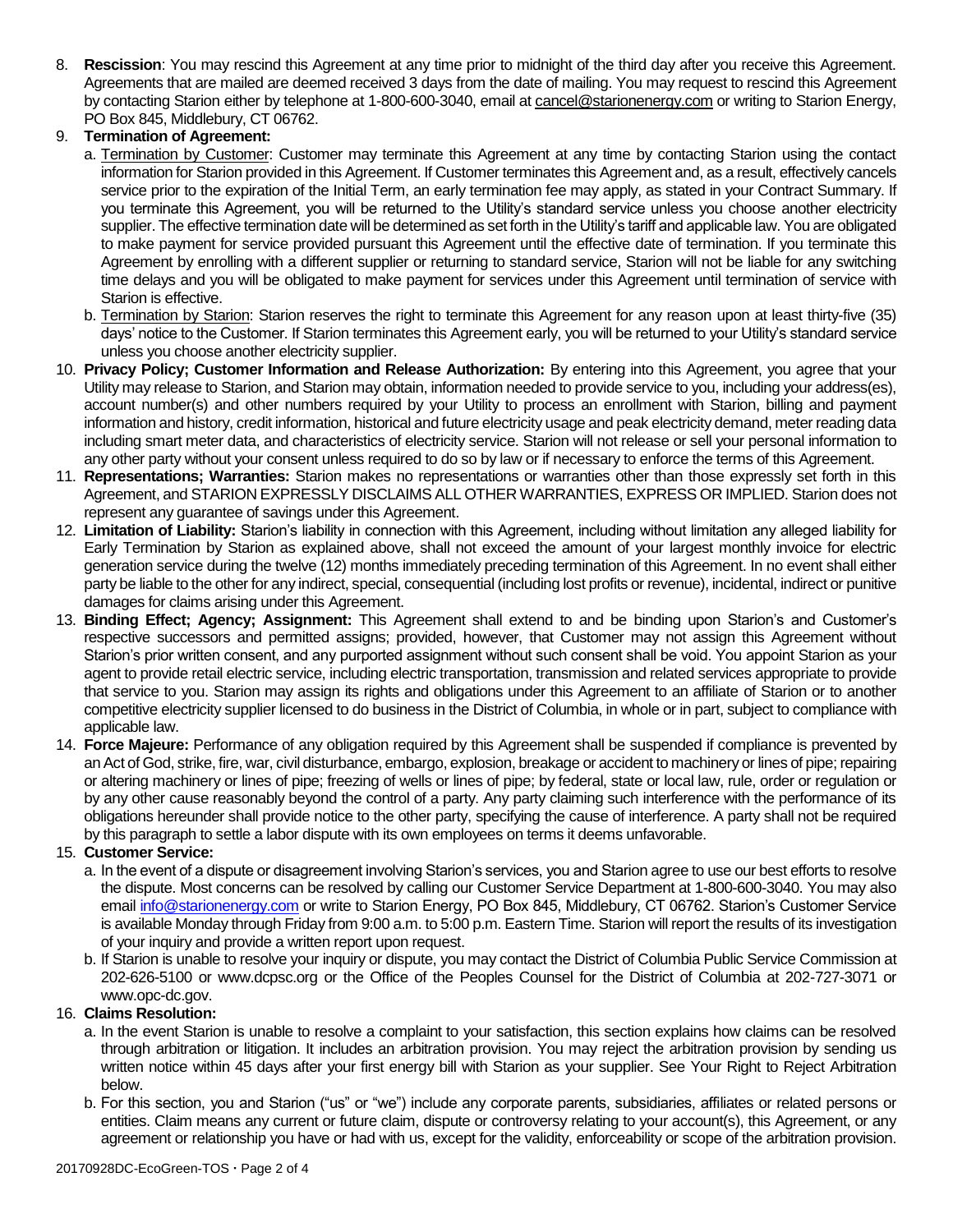Claim includes but is not limited to: (1) initial claims, counterclaims, cross-claims and third-party claims; (2) claims based upon contract, tort, fraud, statute, regulation, common law and equity; (3) claims by or against any third party using or providing any product, service or benefit in connection with any account; and (4) claims that arise from or relate to (a) any account created under any agreement with us or any rates charged on any such account, (b) advertisements, promotions or statements related to any rate plans, goods or services under any agreement with us, (c) benefits and services related to Customer's account with us (including rewards programs) and (d) your application for any account. You may not sell, assign or transfer a claim.

- c. Sending a Claim Notice: Before beginning arbitration or a lawsuit, you and we agree to send a written notice (a Claim Notice) to each party against whom a claim is asserted, in order to provide an opportunity to resolve the claim informally. Go to www.starionenergy.com and select your state of residence for a sample form of Claim Notice. The Claim Notice must describe the claim and state the specific relief demanded. Notice to you will be sent to your billing address. Notice to us must include your name, address and account number and be sent to Starion Energy, Attn: Compliance Dept., P.O. Box 845, Middlebury, CT 06762. If the claim proceeds to arbitration, the amount of any relief demanded in a Claim Notice will not be disclosed to the arbitrator until after the arbitrator rules.
- d. Arbitration: You or we may elect to resolve any claim by individual arbitration. Claims are decided by a neutral arbitrator. If arbitration is chosen by any party, neither you nor we will have the right to litigate that claim in court or have a jury trial on that claim. Further, you and we will not have the right to participate in a representative capacity or as a member of any class pertaining to any claim subject to arbitration. Arbitration procedures are generally simpler than the rules that apply in court, and discovery is more limited. The arbitrator's decisions are as enforceable as any court order and are subject to very limited review by a court. Except as set forth below, the arbitrator's decision will be final and binding. Other rights you or we would have in court may also not be available in arbitration.
	- i. Initiating Arbitration: Before beginning arbitration, you or we must first send a Claim Notice. Claims will be referred to either JAMS or AAA, as selected by the party electing arbitration. Claims will be resolved pursuant to this Arbitration provision and the selected organization's rules in effect when the claim is filed, except where those rules conflict with this Agreement. If we choose the organization, you may select the other within 30 days after receiving notice of our selection. Contact JAMS or AAA to begin an arbitration or for other information. Claims also may be referred to another arbitration organization if you and we agree in writing or to an arbitrator appointed pursuant to section 5 of the Federal Arbitration Act, 9 U.S.C. sec. 1-16 ("FAA"). We will not elect arbitration for any claim you file in small claims court, so long as the claim is individual and pending only in that court. You or we may otherwise elect to arbitrate any claim at any time unless it has been filed in court and trial has begun or final judgment has been entered. Either you or we may delay enforcing or not exercise rights under this Arbitration provision, including the right to arbitrate a claim, without waiving the right to exercise or enforce those rights.
	- ii. Limitations on Arbitration: If either party elects to resolve a claim by arbitration, that claim will be arbitrated on an individual basis. There will be no right or authority for any claims to be arbitrated on a class action basis or on bases involving claims brought in a purported representative capacity on behalf of the general public, other Starion customers or other persons similarly situated. The arbitrator's authority is limited to claims between you and us alone. Claims may not be joined or consolidated unless you and we agree in writing. An arbitration award and any judgment confirming it will apply only to the specific case and cannot be used in any other case except to enforce the award. Notwithstanding any other provision and without waiving the right to appeal such decision, if any portion of these Limitations on Arbitration is deemed invalid or unenforceable, then the entire Arbitration provision (other than this sentence) will not apply.
	- iii. Arbitration Procedures: This Arbitration provision is governed by the FAA. The arbitrator will apply applicable substantive law, statutes of limitations and privileges. The arbitrator will not apply any federal or state rules of civil procedure or evidence in matters relating to evidence or discovery. Subject to the Limitations on Arbitration, the arbitrator may otherwise award any relief available in court. The arbitration will be confidential, but you may notify any government authority of your claim. If your claim is for \$5,000 or less, you may choose whether the arbitration will be conducted solely on the basis of documents, through a telephonic hearing, or by an in person hearing. At any party's request, the arbitrator will provide a brief written explanation of the award. The arbitrator's award will be final and binding, except for any right of appeal provided by the FAA; however, any party will have 30 days to appeal the award by notifying the arbitration organization and all parties in writing. The organization will appoint a three arbitrator panel to decide anew, by majority vote based on written submissions, any aspect of the decision appealed. Judgment upon any award may be entered in any court having jurisdiction. At your election, arbitration hearings will take place in the federal judicial district of your residence.
	- iv. Arbitration Fees and Costs: You will be responsible for paying your share of any arbitration fees (including filing, administrative, hearing or other fees), but only up to the amount of the filing fees you would have incurred if you had brought a claim in court. We will be responsible for any additional arbitration fees. At your written request, we will consider in good faith making a temporary advance of your share of any arbitration fees, or paying for the reasonable fees of an expert appointed by the arbitrator for good cause.
	- v. Additional Arbitration Awards: Only if the arbitrator rules in your favor for an amount greater than any final offer we made before the first arbitration hearing is conducted, the arbitrator's award will include: (1) any money to which you are entitled, but in no case less than \$1,000; and (2) any reasonable attorneys' fees, costs and expert and other witness fees.
	- vi. Your Right to Reject Arbitration: You may reject this Arbitration provision by sending a written rejection notice to us at: Starion Energy, Attn: Compliance Department, P.O. Box 845, Middlebury, CT 06762. Go to www.starionenergy.com and select your state of residence for a sample rejection notice. Your rejection notice must be mailed within 45 days after the date of your first energy bill with Starion as your supplier. Your rejection notice must state that you reject the Arbitration